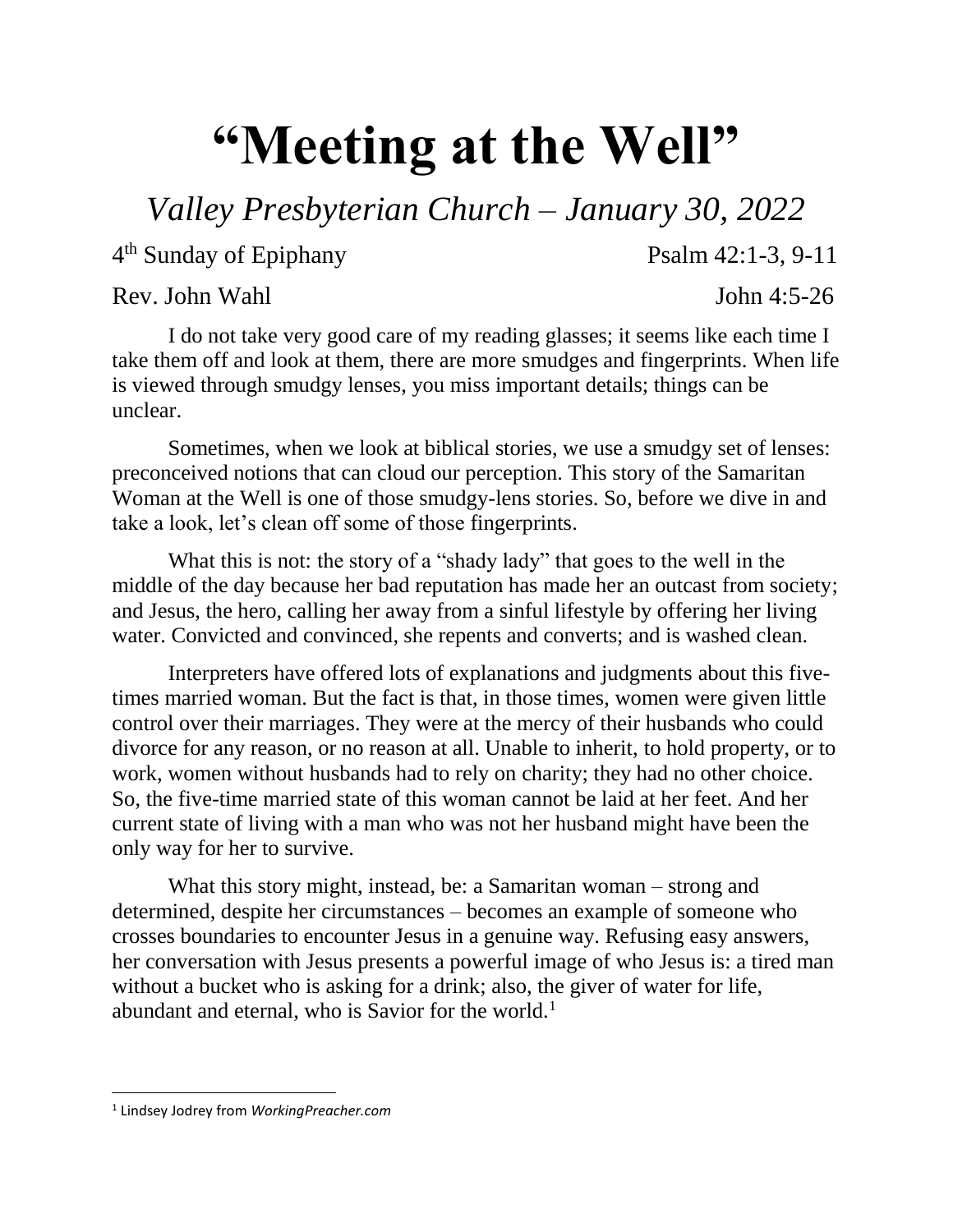John's story of the encounter between the Samaritan and Jesus, in chapter four, stands in contrast to the encounter between Nicodemus and Jesus, in chapter three. It is, indeed, a tale of two disciples: one a Jew, the other a Samaritan; one a leader, the other a day-laborer; one a man, the other a woman; one named, the other left unnamed; one who comes in the shadow of night, the other at noon, when the sun is at its highest point.

To say, as our text does, that Jews and Samaritans did not associate with each other is an understatement. The fact is, they normally would have nothing to do with each other, much less sit and have a conversation. Given the risk of an encounter, which would render someone ritually unclean, most Jews – traveling from Jerusalem, in the south, to Galilee, to the north – would have gone out of their way to avoid traveling through Samaria, the most direct route.

Karoline Lewis calls this part of the story "the discomfort:" it is a hot and dusty day, Jesus is tired and thirsty from his long travels, he is in an unfamiliar land. The Samaritan woman sees a Jewish man, sitting alone, at the well. There is nowhere for her to hide. The initial words in the conversation are a spoken request by Jesus; he needs water but has no bucket, and she has what he needs. Later, he will offer the living water that she needs. She will ask for it because she does not want to thirst, or ever come to the well, again. In this conversation, both Jesus and woman are honest enough to tell one another what they need, as uncomfortable as it might be. Despite the historically-imposed divide between them, they are willing to be vulnerable and truthful; to allow one another to meet their deepest needs.<sup>2</sup>

We find ourselves in uncomfortable territory today. After two years of this pandemic, so many of our lives have been altered by trauma, isolation, and loss. So many things that we have expected or hoped for have been postponed, canceled or changed. New dividing lines have been formed or revealed. We have been forced to move into new places – in the ways we work and worship, teach and learn, shop and dine and celebrate – into our own kind of Samaria: a foreign place of uncertainty and discomfort.

Jesus chooses to cross over the boundary that few other Jews would dare – or had any desire – to navigate. In his conversation with Nicodemus, Jesus declared himself the One given to show God's love to the world, so that *everyone* who believes in him may have eternal life. And this *everyone* includes the Samaritans.<sup>3</sup>

l

<sup>2</sup> Karoline Lewis, *John*, Fortress Biblical Preaching Commentaries, p. 56

<sup>&</sup>lt;sup>3</sup> Barb Hedges Goettl, "Cool, Clear Water"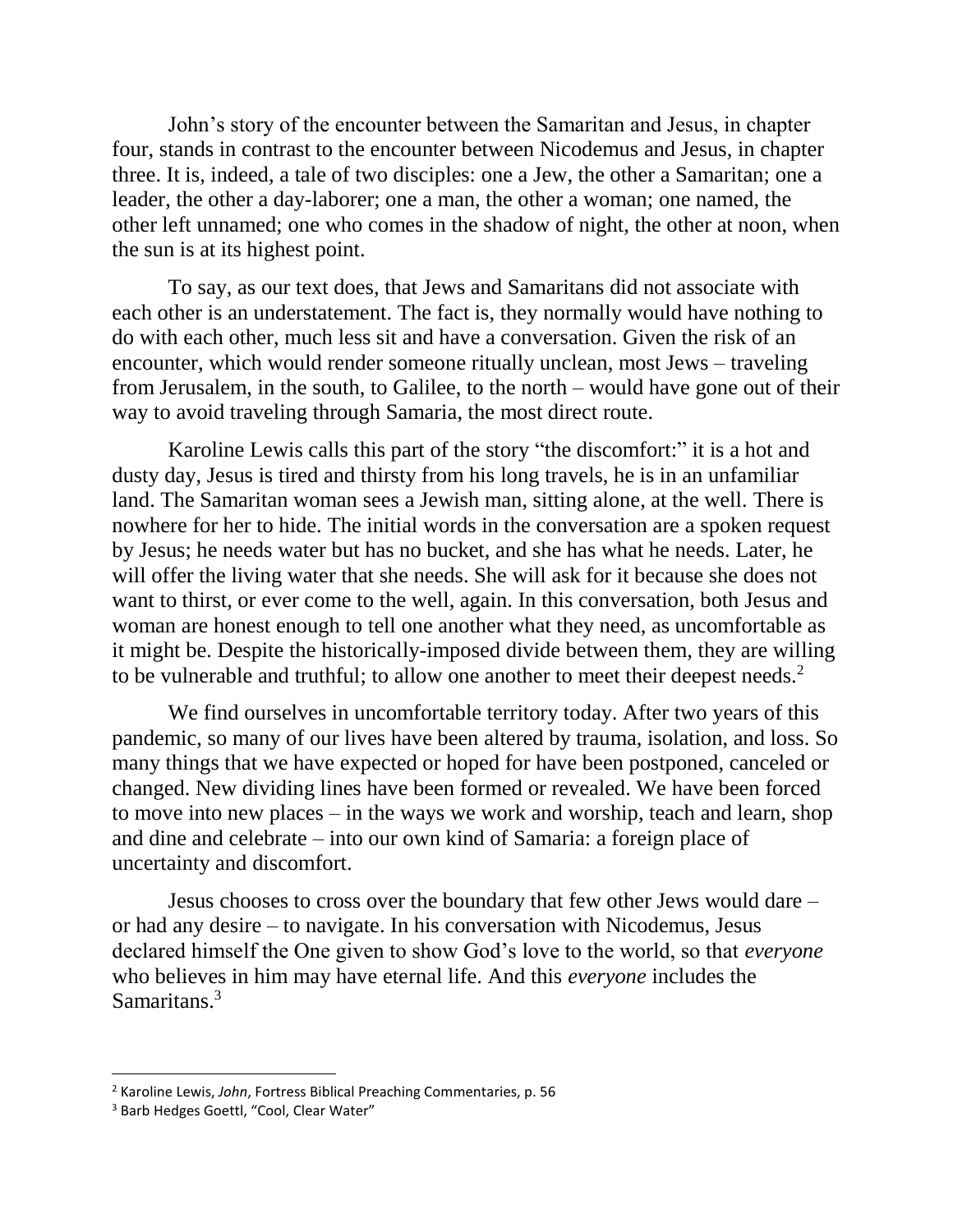This story takes place at the well of Jacob: a common ancestor for both the Samaritan woman and Jesus. In the Old Testament, wells are the site for betrothal stories: where Jacob met Rachel, Isaac met Rebekah, and Moses met his wife, Zipporah. John's readers surely would have caught on to this theme as, here, Jesus and the woman with no husband meet – alone, just the two of them – and discuss what it means to be in loving relationship with God. Here, the Samaritan crosses over the boundaries of gender, religion, and discomfort to welcome someone who is a stranger in her land.

The moment when Jesus asks the woman to go and get her husband has so often been misunderstood. Jesus is not demeaning her, he is not passing judgment; instead, he is telling her that he knows who she is; that – in the brightness of the daylight – he can see all her misfortune and pain. Just as Jesus, himself, was parched, he knows that she is thirsty as well: not for yet another flawed betrothal in an oppressive system of marriage, but to be engaged in a different type of relationship. Rather than being a dependent, a charity case, she will be transformed by this new relationship into a witness for Christ: one who shares the love of God with her people.

She now knows – because Jesus knows all these things about her – that he is a prophet. He talks to her like she's a person; worth noticing, addressing, and having a conversation and a relationship with. This recognition allows their conversation to move to a deeper level. Where, she wants to him to tell her, is the location of the proper place for worship: is it in Jerusalem or Samaria, on this side of the boundary line or the other?

Jesus invites her to see that there is no need for a Temple – or to choose which Temple to give your devotion – in order to be in relationship with God. In Jesus, God elected to dwell with us, to live among us. In doing so, God chooses to come to us like a stranger in a foreign land, like a thirsty person needing a cool drink of water, like a person knowing everything about us – the good, the bad, and the ugly – accepting and loving us anyways.

This mysterious detail about the woman leaving her water jar at the well is too intriguing to ignore. Maybe she was just distracted and forgot it. Maybe she was planning to come back and get it later. Or, maybe, it was a burden that she could now leave behind, freeing her to take on her new role as a witness to Christ.

Or, maybe, there is another meaning. If we clean the smudges off our lenses and look at this story with fresh eyes, maybe we will see that this woman, this disciple, leaves her water jar as a gift. Jesus and his disciples – who return to the